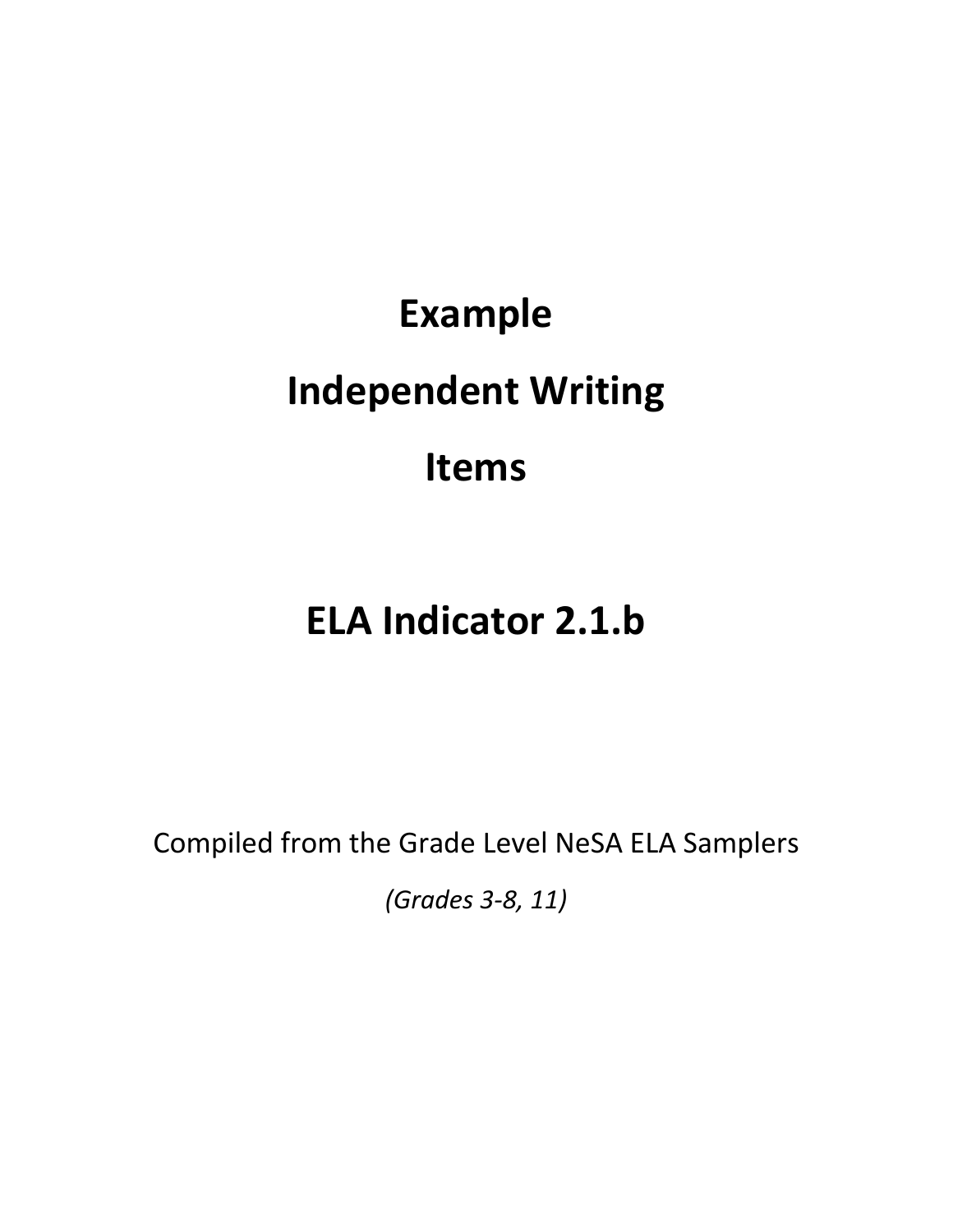# **2.1.b**

| <b>Grade Level Indicators</b> |                                                                                                                                                                                                                                                                                     |  |
|-------------------------------|-------------------------------------------------------------------------------------------------------------------------------------------------------------------------------------------------------------------------------------------------------------------------------------|--|
| 3.2.1.b                       | Generate a draft that develops a clear topic suited to the purpose and<br>intended audience and organizational pattern, including a clear introduction,<br>body, and conclusion with appropriate transitions.                                                                       |  |
| 4.2.1.b                       | Generate a draft that develops a clear topic suited to the purpose and<br>intended audience and organizational pattern, including a clear introduction,<br>body, and conclusion with appropriate transitions.                                                                       |  |
| 5.2.1.b                       | Generate a draft that develops a clear topic suited to the purpose and<br>intended audience and organizational pattern, including a strong thesis, body,<br>conclusion, and appropriate transitions linked to the purpose of the<br>composition.                                    |  |
| 6.2.1.b                       | Generate a draft that develops a clear topic suited to the purpose and<br>intended audience and organizational pattern, including a strong thesis, body,<br>conclusion, and appropriate transitions linked to the purpose of the<br>composition.                                    |  |
| 7.2.1.b                       | Generate a draft that conveys complex ideas through analysis and use of<br>organizational patterns that are suited to the purpose and intended audience<br>and includes a strong thesis, body, conclusion, and appropriate transitions<br>linked to the purpose of the composition. |  |
| 8.2.1.b                       | Generate a draft that conveys complex ideas through analysis and use of<br>organizational patterns that are suited to the purpose and intended audience<br>and includes a strong thesis, body, conclusion, and appropriate transitions<br>linked to the purpose of the composition. |  |
| 12.2.1.b                      | Generate a draft that interprets complex ideas, raises relevant questions,<br>solves problems, or evaluates ideas through synthesis, analysis, reflection, and<br>use of effective organizational patterns that are appropriate to the purpose<br>and intended audience.            |  |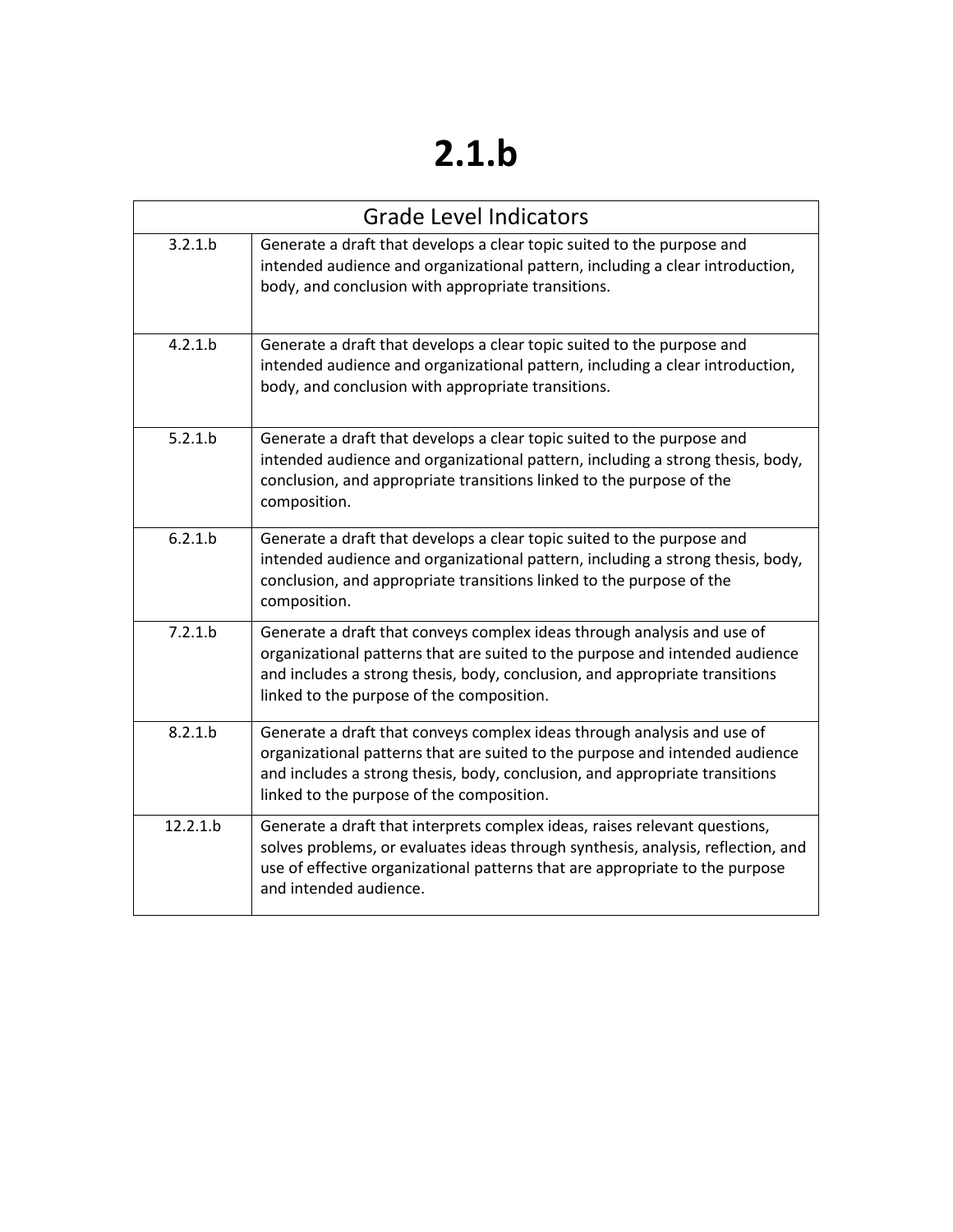

17. This question has two parts. Answer part A, and then answer part B.

Read the paragraph.

I like many kinds of pets, but I think dogs are the best. Dogs can learn to obey when their owners say, "Sit," or "Come." Dogs wag their tails or bark when they are excited. They are easy to feed because they seem to like almost everything. Dogs need to go for walks, and walks are good exercise for dog owners.

#### Part A

Which sentence BEST concludes the paragraph?

- A. Cats are good pets too.
- B. All in all, dogs are the best pets.
- C. Some dogs shed lots of fur in the spring.
- D. In the end, every pet is someone's favorite.

#### Part B

Why is your choice in part A the BEST choice?

- A. It is a fact.
- B. It restates the opinion.
- C. It states another opinion.
- D. It gives a fact that supports the opinion.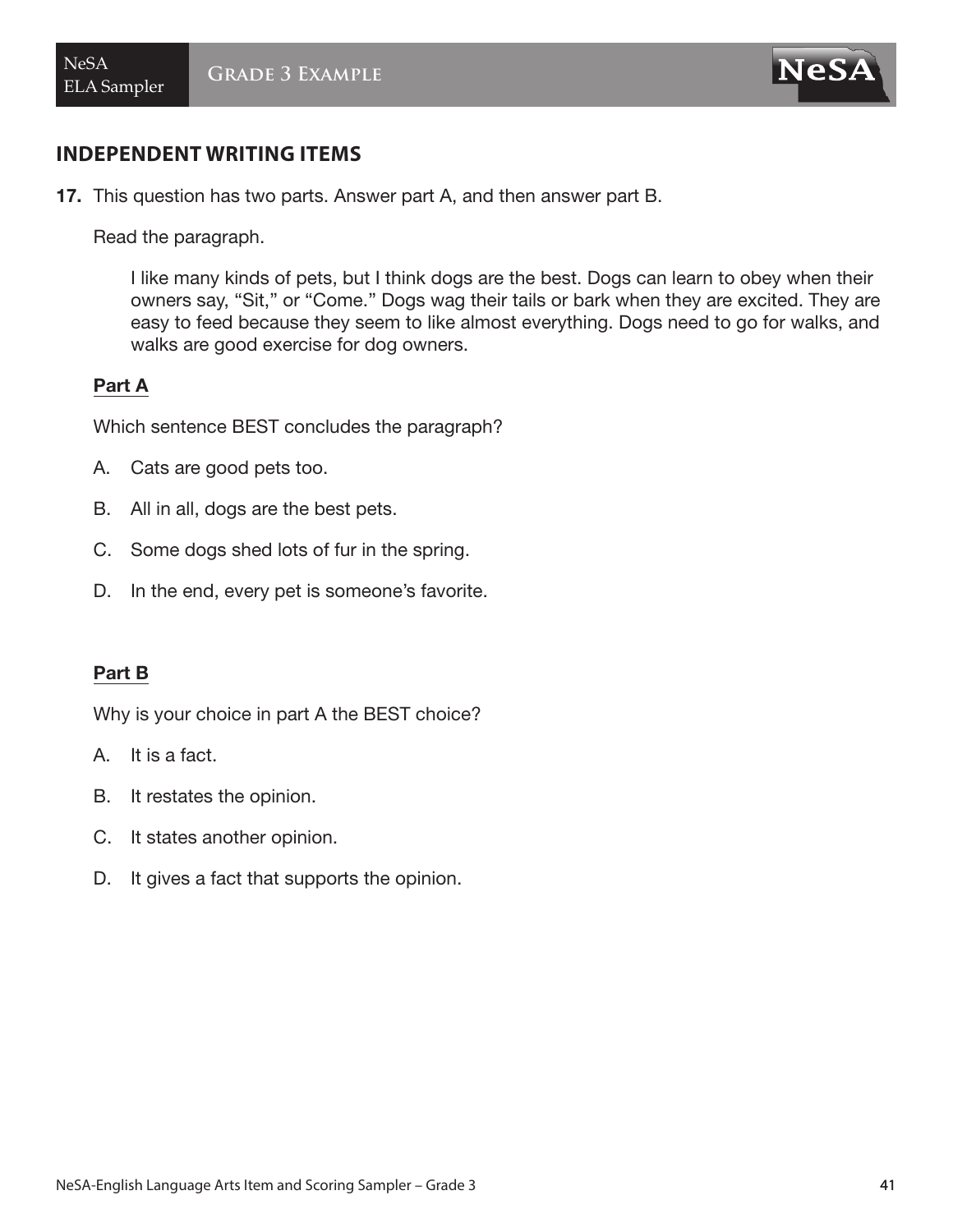

| <b>Item Information</b>    |                        |                                                                                                                                                                                                                                                                                                                                                                |
|----------------------------|------------------------|----------------------------------------------------------------------------------------------------------------------------------------------------------------------------------------------------------------------------------------------------------------------------------------------------------------------------------------------------------------|
| <b>Alignment</b>           | 3.2.1.b                | Generate a draft that develops a clear topic suited to the<br>purpose and intended audience and organizational pattern,<br>including a clear introduction, body, and conclusion with<br>appropriate transitions.                                                                                                                                               |
| <b>Answer Key</b>          | Part A: B<br>Part B: B | <b>Option Annotations</b>                                                                                                                                                                                                                                                                                                                                      |
| <b>Depth of Knowledge</b>  | $\overline{2}$         | The student is asked to determine the sentence that best<br>concludes the paragraph and then to identify why this is the<br>best concluding sentence.                                                                                                                                                                                                          |
| Conclusion<br><b>Focus</b> |                        | <b>Part A:</b> Option B is the correct answer since it restates the<br>author's opinion that dogs are the best animals. Options A and<br>D are incorrect because they are not specifically about dogs.<br>Option C is incorrect because it is a general fact about dogs<br>that does not support the author's opinion.                                         |
|                            |                        | <b>Part B:</b> Option B is correct because the answer to part A<br>restates the main idea that dogs are the best animals.<br>Option A is incorrect because the answer to part A is not a<br>fact. Option C is incorrect because the answer to part A is not<br>a new opinion. Option D is incorrect because the answer to<br>part A is not an additional fact. |
|                            |                        | This item is worth 2 points. To receive full credit, the student<br>must correctly identify the answers to part A and part B. To<br>receive 1 point, the student must at least select the correct<br>answer for part A. No credit will be given for a correct<br>response to part B if part A is incorrect.                                                    |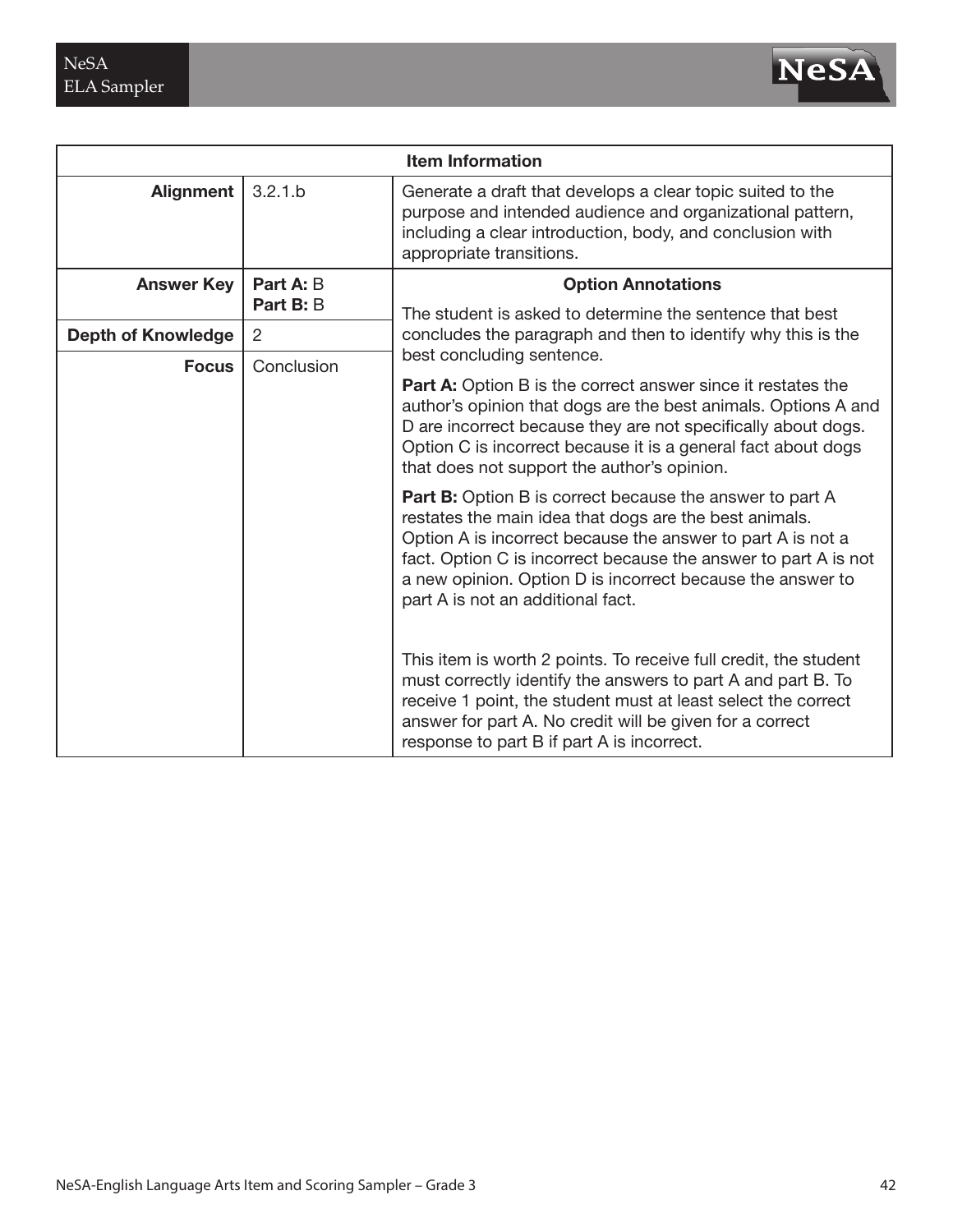

17. This question has two parts. Answer part A, and then answer part B.

Read the paragraph.

In chess, there are six kinds of pieces: one king, one queen, two rooks, two knights, two bishops, and eight pawns. Each kind of chess piece moves a certain way. The object of the game is to checkmate your opponent's king. Checkmate means your opponent cannot make a move without his or her king being captured. At the same time, you must protect your own king. The more you play chess, the less difficult the game will become.

#### Part A

Which sentence is the BEST topic sentence for the paragraph?

- A. The most powerful piece in chess is the queen.
- B. The game chess is like checkers, but it is more complicated.
- C. Chess has become a popular program for schools.
- D. In recent years, computers have been programmed to play chess.

#### Part B

Why is your choice in part A the BEST choice?

- A. It states a fact and an opinion.
- B. It provides a reason to learn about the topic.
- C. It offers a reason for the opinion.
- D. It presents the topic and an opinion about it.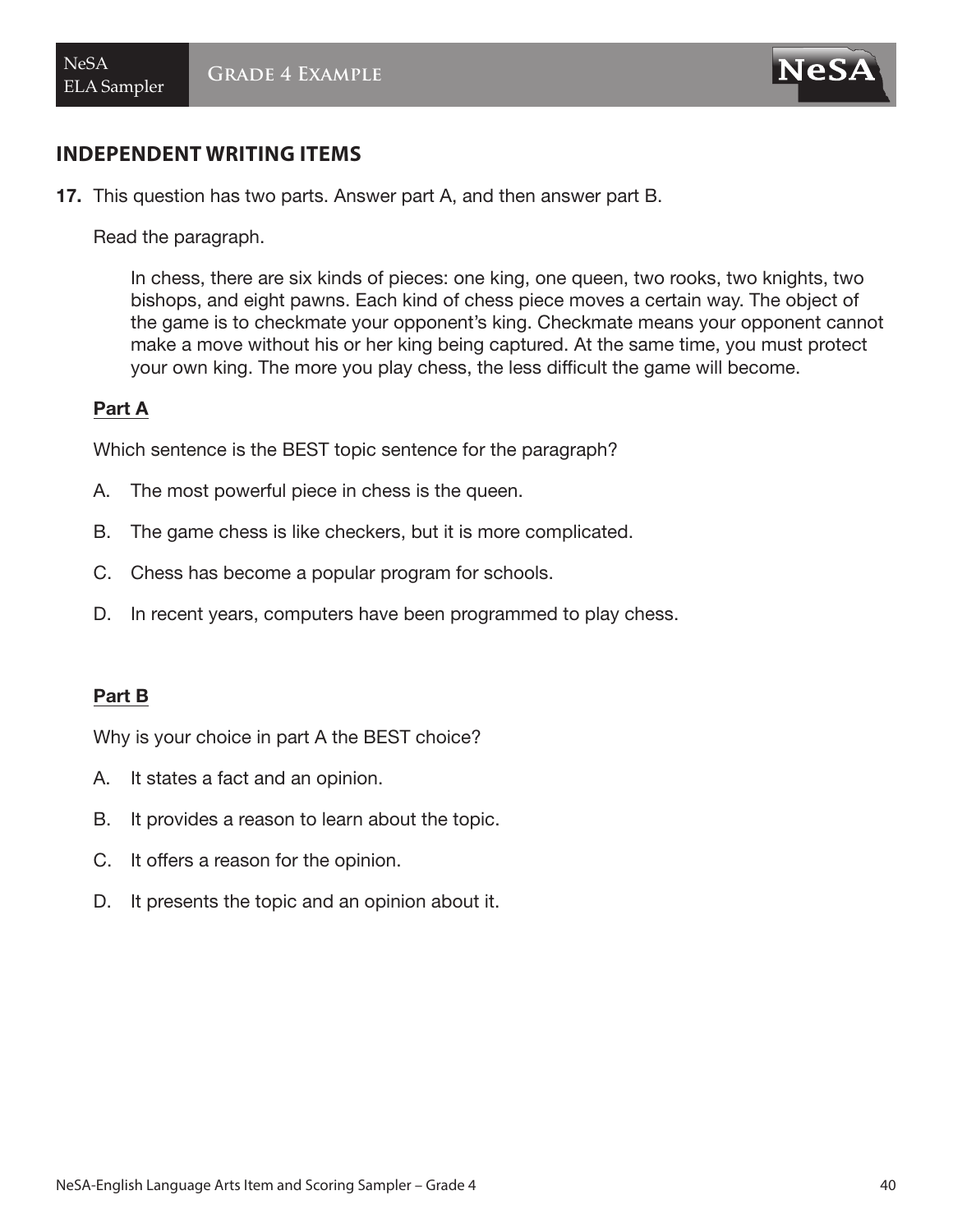

| <b>Item Information</b>    |                                                                                                                                                                                                                                                                                                                                                                                                                                                                                                                                    |                                                                                                                                                                                                                                                                                                     |
|----------------------------|------------------------------------------------------------------------------------------------------------------------------------------------------------------------------------------------------------------------------------------------------------------------------------------------------------------------------------------------------------------------------------------------------------------------------------------------------------------------------------------------------------------------------------|-----------------------------------------------------------------------------------------------------------------------------------------------------------------------------------------------------------------------------------------------------------------------------------------------------|
| Alignment                  | 4.2.1.b                                                                                                                                                                                                                                                                                                                                                                                                                                                                                                                            | Generate a draft that develops a clear topic suited to the<br>purpose and intended audience and organizational pattern,<br>including a clear introduction, body, and conclusion with<br>appropriate transitions.                                                                                    |
| <b>Answer Key</b>          | Part A: B<br>Part B: D                                                                                                                                                                                                                                                                                                                                                                                                                                                                                                             | <b>Option Annotations</b>                                                                                                                                                                                                                                                                           |
| <b>Depth of Knowledge</b>  | 3                                                                                                                                                                                                                                                                                                                                                                                                                                                                                                                                  | The student is asked to determine the best topic sentence for<br>the paragraph and then to identify why this is the best topic<br>sentence.                                                                                                                                                         |
| Conclusion<br><b>Focus</b> | <b>Part A:</b> Option B is the correct answer since it indicates that<br>the topic of the paragraph is chess and provides an opinion<br>that is supported by the details in the paragraph. Option A is<br>incorrect because it is an additional detail about one of the<br>specific pieces in the game. Options C and D are incorrect<br>because they are ideas about chess that are not supported by<br>any of the details in the paragraph.                                                                                      |                                                                                                                                                                                                                                                                                                     |
|                            | <b>Part B:</b> Option D is correct because the answer to part A<br>provides the topic of the paragraph (chess) and indicates an<br>opinion about the topic (it is more complicated than checkers).<br>While Option A is plausible, Option D is a better explanation<br>of why the topic sentence in part A is correct. Option B is<br>incorrect because the topic sentence does not provide a clear<br>reason to learn about chess. Option C is incorrect because the<br>answer to part A does not offer a reason for the opinion. |                                                                                                                                                                                                                                                                                                     |
|                            |                                                                                                                                                                                                                                                                                                                                                                                                                                                                                                                                    | This item is worth 2 points. To receive full credit, the student<br>must select the correct answer for both part A and part B. To<br>receive 1 point, the student must select the correct answer for<br>part A. No credit will be given for a correct response to part B<br>if part A is incorrect. |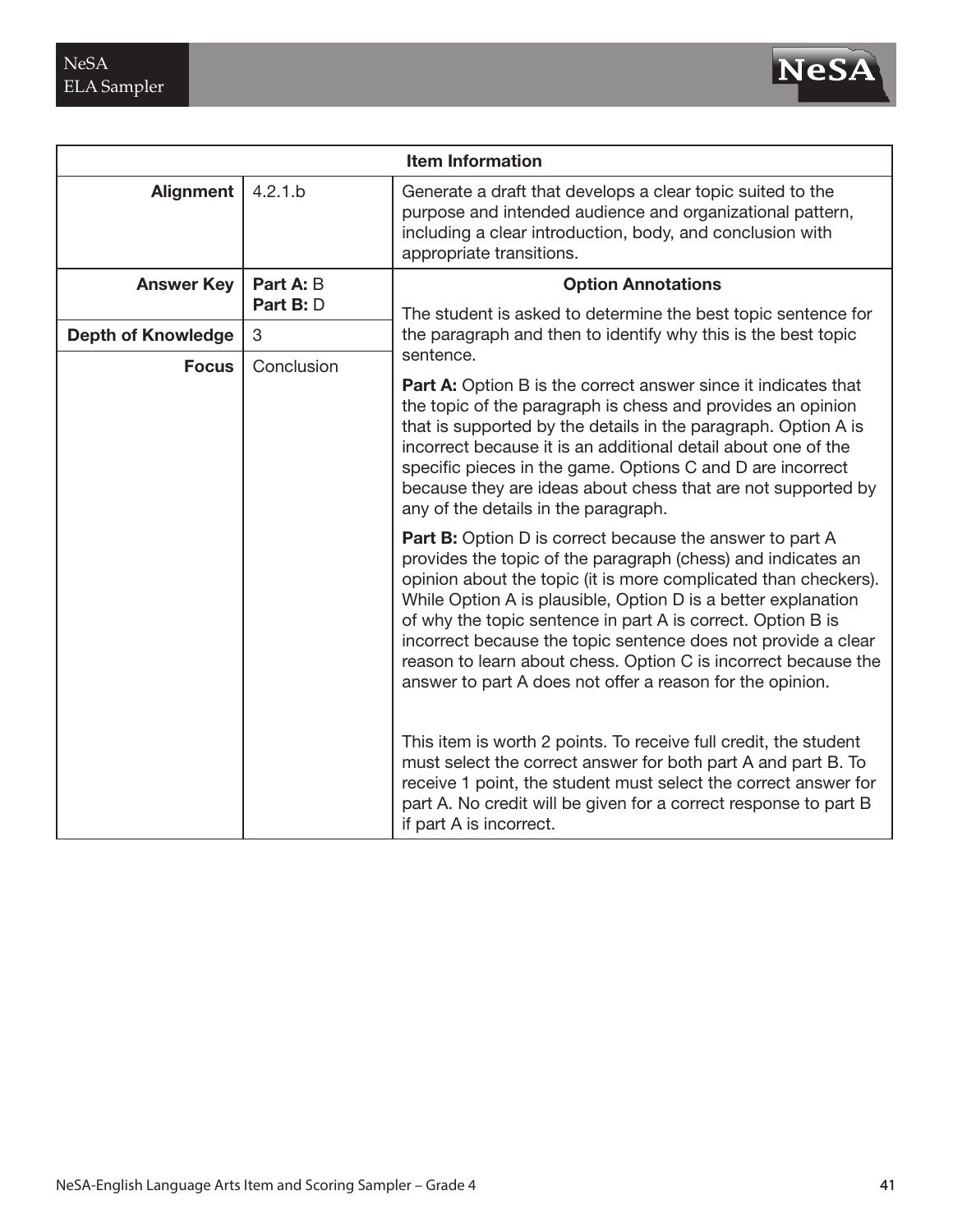

17. Read the paragraph from a story.

Danya stood in the long line in the lunchroom and looked around curiously while she waited her turn. The room was packed with students, but it looked like only those who had brought a lunch from home were eating. There were no school lunches at the counter yet. Danya wondered what was causing the delay. Then she saw a lunchroom worker come through the door from the kitchen, pushing a large cart full of fresh, hot food. The room erupted with cheers.

Choose the BEST concluding sentence for the paragraph.

- A. Danya was really hungry!
- B. Finally the food was ready!
- C. The other students in line were growing impatient.
- D. Danya wondered what the excitement was all about.

| <b>Item Information</b>   |            |                                                                                                                                                                                                                                                                                                                                                                                                                                                                          |
|---------------------------|------------|--------------------------------------------------------------------------------------------------------------------------------------------------------------------------------------------------------------------------------------------------------------------------------------------------------------------------------------------------------------------------------------------------------------------------------------------------------------------------|
| <b>Alignment</b>          | 5.2.1.b    | Generate a draft that develops a clear topic suited to the<br>purpose and intended audience and organizational pattern,<br>including a strong thesis, body, conclusion, and appropriate<br>transitions linked to the purpose of the composition.                                                                                                                                                                                                                         |
| <b>Answer Key</b>         | B          | <b>Option Annotations</b>                                                                                                                                                                                                                                                                                                                                                                                                                                                |
| <b>Depth of Knowledge</b> | 2          | The student is asked to select the best concluding sentence                                                                                                                                                                                                                                                                                                                                                                                                              |
| <b>Focus</b>              | Conclusion | for a paragraph. Option B is the correct answer because it<br>is the most logical reason the lunch staff would appear with<br>a cart of food and the students would cheer. Option A is<br>incorrect because it does not logically follow the previous<br>sentence in the paragraph. Option C is irrelevant now that<br>more food has arrived. Option D is not plausible because the<br>paragraph explains that Danya saw what happened to excite<br>all of the students. |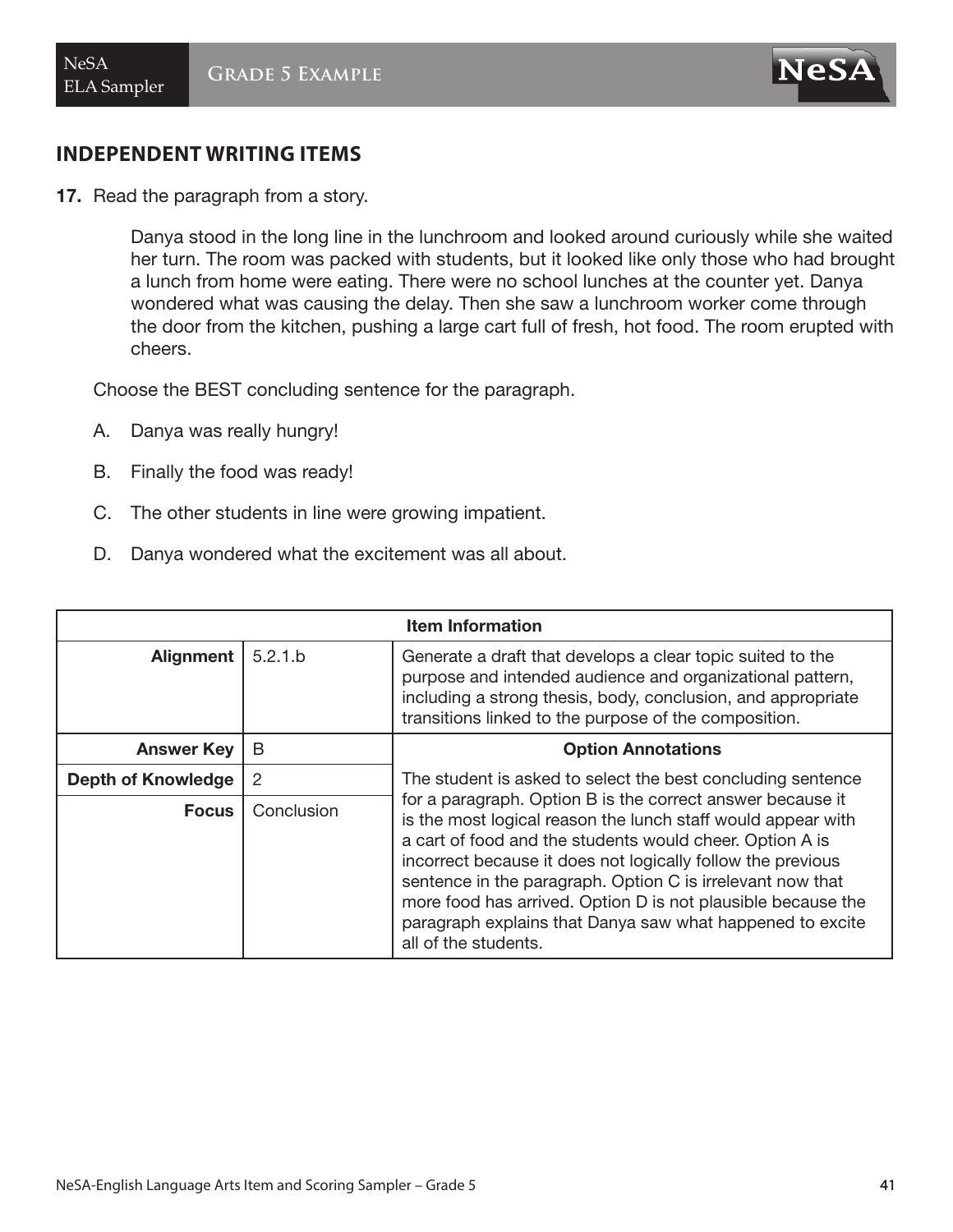

18. Read the paragraph from a story.

Sanjay felt elated—it was the first time that he had successfully swam from one end of the pool to the other without taking a rest or touching the bottom of the pool with his feet. Swimming over to the edge of the pool, he saw his friend, Seth, cheering and waving his arms in the air. For much of the summer, Seth had tried to convince Sanjay to try to swim across the pool, but Sanjay resisted. Eventually, Sanjay gave in and mustered up the courage to attempt to cross the pool. It was a week of awkward, and sometimes exhausting effort.

Choose the BEST concluding sentence for the paragraph.

- A. Seth dove in the water and challenged Sanjay to race him across the pool.
- B. Sanjay was proud he had gained enough strength to achieve his goal.
- C. Swimming had always been one of Sanjay's favorite activities.
- D. Sanjay enjoyed sharing hobbies with his friend Seth.

| <b>Item Information</b>   |            |                                                                                                                                                                                                                                                                     |
|---------------------------|------------|---------------------------------------------------------------------------------------------------------------------------------------------------------------------------------------------------------------------------------------------------------------------|
| <b>Alignment</b>          | 6.2.1.b    | Generate a draft that develops a clear topic suited to the<br>purpose and intended audience and organizational pattern,<br>including a strong thesis, body, conclusion, and appropriate<br>transitions links to the purpose of the composition.                     |
| <b>Answer Key</b>         | B          | <b>Option Annotations</b>                                                                                                                                                                                                                                           |
|                           |            | The student is asked to select the best concluding sentence<br>for a paragraph. Option B is the correct answer because it<br>logically summarizes how Sanjay felt about the experience<br>described in the paragraph. Option A is incorrect because,                |
| <b>Depth of Knowledge</b> | 2          | while plausible, it is an additional event that could take place<br>in the story rather than a conclusion. Option C is incorrect                                                                                                                                    |
| <b>Focus</b>              | Conclusion | because the events in the paragraph would imply swimming<br>has been a challenge more so than one of Sanjay's favorite<br>activities. Option D is incorrect because the paragraph only<br>talks about one activity Sanjay and Seth had participated in<br>together. |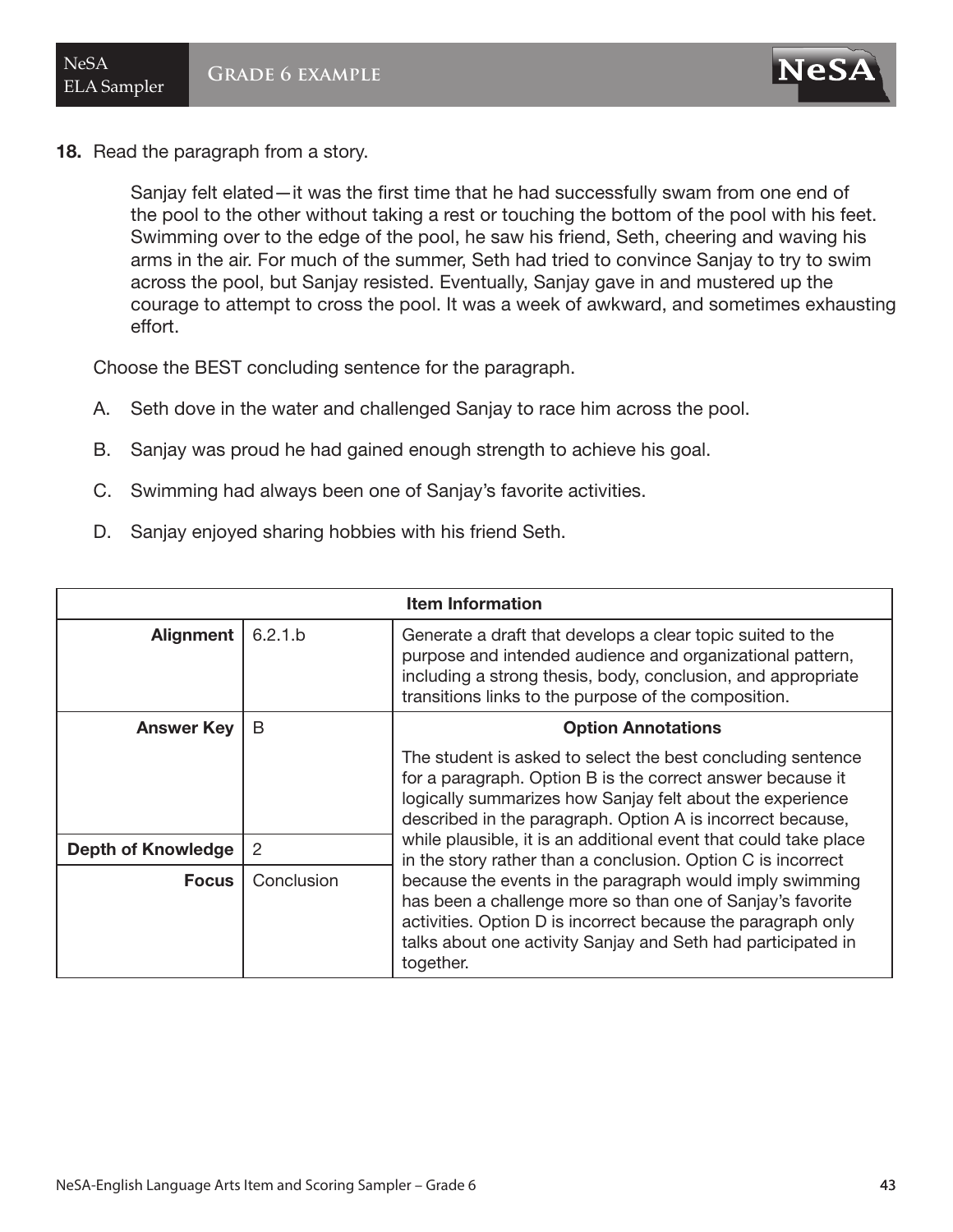$$
{\bf N}\mathbf{e}\mathbf{S}\mathbf{\widetilde{A}}
$$

17. Read the paragraph from a student's draft of a report.

Athletes at the university were not always known as the Cornhuskers, however. Their original nickname was the Old Gold Knights. Then the school adopted scarlet and cream as its colors. Through the 1899 football season, the athletes were known as the Bugeaters. This was an appropriate nickname in an agricultural region where bull bats were a blessing to farmers and a menace to crop-devouring insects. Still, the Cornhuskers did not emerge for another decade. Finally, at the turn of the century and after one less-than-glorious season, the university felt that a new image was overdue. The Cornhuskers came to stay.

Which sentence BEST begins the paragraph?

- A. The University of Nebraska has a proud and honored tradition in collegiate athletics.
- B. Some of the most exciting careers begin on practice fields at the University of Nebraska.
- C. The University of Nebraska may have one of the most recognized nicknames in college sports.
- D. It should be no surprise that the University of Nebraska offers advanced studies in agriculture.

| <b>Item Information</b>   |                |                                                                                                                                                                                                                                                                                                                                                                                |
|---------------------------|----------------|--------------------------------------------------------------------------------------------------------------------------------------------------------------------------------------------------------------------------------------------------------------------------------------------------------------------------------------------------------------------------------|
| <b>Alignment</b>          | 7.2.1.b        | Generate a draft that conveys complex ideas through analysis<br>and use of organizational patterns that are suited to the<br>purpose and intended audience and includes a strong thesis,<br>body, conclusion, and appropriate transitions linked to the<br>purpose of the composition.                                                                                         |
| <b>Answer Key</b>         | C              | <b>Option Annotations</b>                                                                                                                                                                                                                                                                                                                                                      |
| <b>Depth of Knowledge</b> | 2              | The student is asked to determine the best topic sentence                                                                                                                                                                                                                                                                                                                      |
| <b>Focus</b>              | Topic Sentence | for the paragraph. The correct answer option is C because<br>it provides the topic of college sports nicknames, which is<br>supported by the information in the remaining sentences in the<br>paragraph. Options A, B, and D are incorrect because even<br>though they are about the University of Nebraska, they do not<br>provide the specific topic of the school nickname. |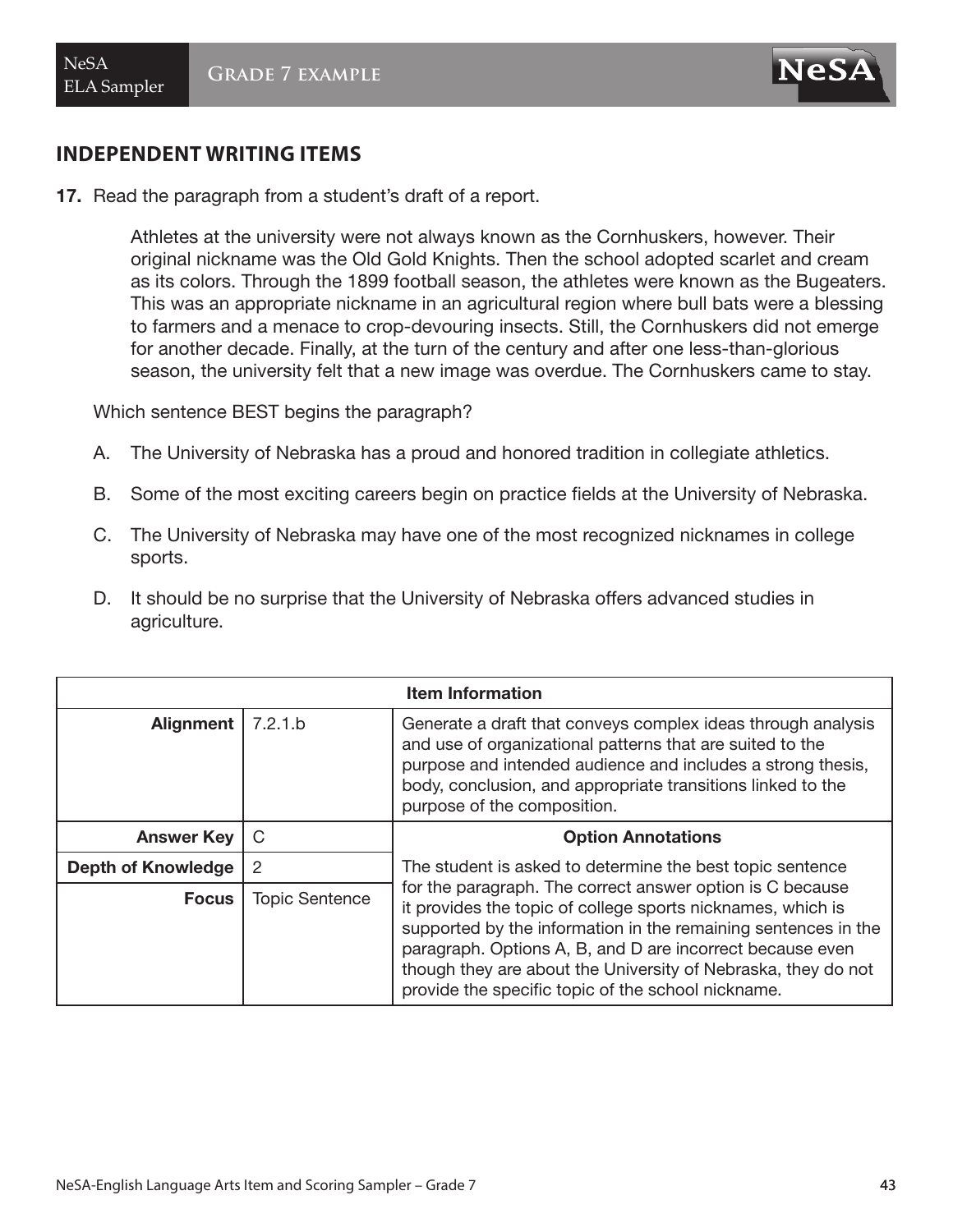**NeSA** 

17. Read the paragraph from a letter to city council.

City council members have proposed a new noise ordinance for the city. The new ordinance is an excellent idea. Noise has been a problem in my neighborhood for many years. Many people blare music through open windows until the wee hours of the morning. Often people ride by in cars or motorcycles with their radios playing at full volume. It is often impossible to sleep through such loud noise. Excessive noise can be harmful to people's health, causing hearing damage and affecting blood pressure.

Choose the BEST concluding sentence for the paragraph.

- A. Therefore, I strongly support the new noise ordinance and plead with council members to pass it into law.
- B. The current ordinance is a weak one and is so vaguely worded that it is difficult to enforce.
- C. As a result, my neighbors close their windows at night, even in the heat of summer, and wear earplugs when they go to sleep.
- D. Persistent lack of sleep due to noise issues can cause a multitude of other health problems.

| <b>Item Information</b>   |                        |                                                                                                                                                                                                                                                                                                                                                                                                     |
|---------------------------|------------------------|-----------------------------------------------------------------------------------------------------------------------------------------------------------------------------------------------------------------------------------------------------------------------------------------------------------------------------------------------------------------------------------------------------|
| Alignment                 | 8.2.1.b                | Generate a draft that conveys complex ideas through analysis<br>and use of organizational patterns that are suited to the<br>purpose and intended audience and includes a strong thesis,<br>body, conclusion, and appropriate transitions linked to the<br>purpose of the composition.                                                                                                              |
| <b>Answer Key</b>         | A                      | <b>Option Annotations</b>                                                                                                                                                                                                                                                                                                                                                                           |
| <b>Depth of Knowledge</b> | $\overline{2}$         | The student is asked to determine the best concluding                                                                                                                                                                                                                                                                                                                                               |
| <b>Focus</b>              | Concluding<br>Sentence | sentence for the paragraph. The correct answer option is<br>A because it includes an opinion that is supported by the<br>information in the paragraph. The opinion also serves as<br>a solid conclusion that connects back to the introductory<br>sentence in the paragraph. Options B, C, and D are incorrect<br>because they provide additional information rather than a<br>relevant conclusion. |